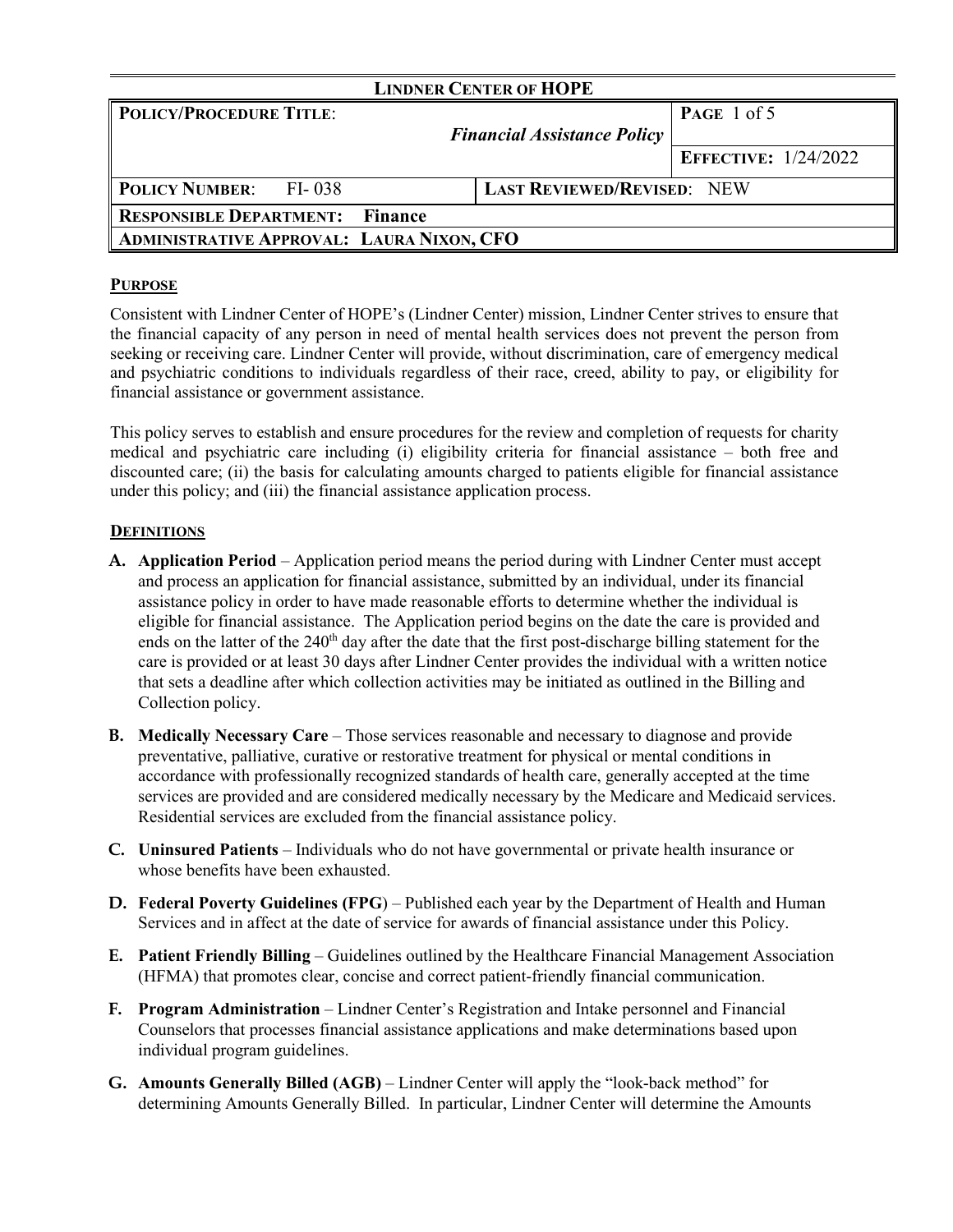| <b>POLICY/PROCEDURE TITLE:</b> | <b>Financial Assistance Policy</b> | PAGE: $2$ of 5        |
|--------------------------------|------------------------------------|-----------------------|
|                                |                                    |                       |
|                                |                                    | <b>POLICY:</b> FI-038 |

Generally Billed for emergency or other medically necessary care by multiplying the Gross Charges for that care by the AGB Percentage.

**H. AGB Percentage** – Lindner Center will calculate the AGB Percentage at least annually by dividing the sum of all claims that have been paid in full for medically necessary care by look-back together as the primary payer(s) of these claims during a prior twelve (12)-month period by the sum of the associated Gross Charges for those claims. For these purposes, Lindner Center will include in ''all claims that have been paid in full'' both the portions of the claims paid by Medicare or the private insurer and the associated portions of the claims paid by insured individuals in the form of coinsurance, copayments or deductibles.

### **PROCEDURE**

### **A. Eligibility and Application Process**

- 1. Eligibility for charity care will be based on a patient's financial need. Financial need will be determined in accordance with procedures that involve an individual assessment of financial need, and may:
	- a. Include an application process in which the patient or the patient's guarantor are required to cooperate and supply personal, financial and other information and documentation relevant to making a determination of financial need;
	- b. Include the use of external publically available data sources that provide information on a patient's or a patient's guarantor's ability to pay;
	- c. Include reasonable efforts by Lindner Center to explore appropriate alternative sources of payment and coverage from public and private payment programs, and to notify patients of such programs and how to apply:
	- d. Take into account the patient's available income and all other financial resources available to the patient; and
	- e. Include a review of the patient's outstanding accounts receivable for prior services rendered and the patient's payment history.
- 2. Please note, discounts do not include copayments. In addition, families who are members of an insurance plan that is not contracted with Lindner Center of HOPE or Lindner Center Professional Associates will not be eligible for the discount on the unpaid portion of their claim. They will only be eligible for the discount on the balances attributed to the deductible and/or coinsurance. Also note that discounts may not apply if a Health Savings Account (HSA) or Health Reimbursement Account (HRA), Flexible Spending Account (FSA) or similar fund designated for family medical expenses has been established. Payment from either fund is due before any discount can be applied.
- 3. Lindner Center disallows actions that discourage individuals from seeking emergency medical and psychiatric care and complies with the Emergency Medical Treatment and Labor Act ("EMTALA) as further detailed in Lindner Center's EMTALA policy. While it is preferred but not required that a request for charity care and a determination of financial need be made prior to rendering of non-emergent medically necessary services, the determination may be made at any point in the collection process. The need for financial assistance shall be re-evaluated at each occurrence of inpatient services and each subsequent time of outpatient services if the last financial evaluation was completed more than ninety (90) days from the last outpatient service, or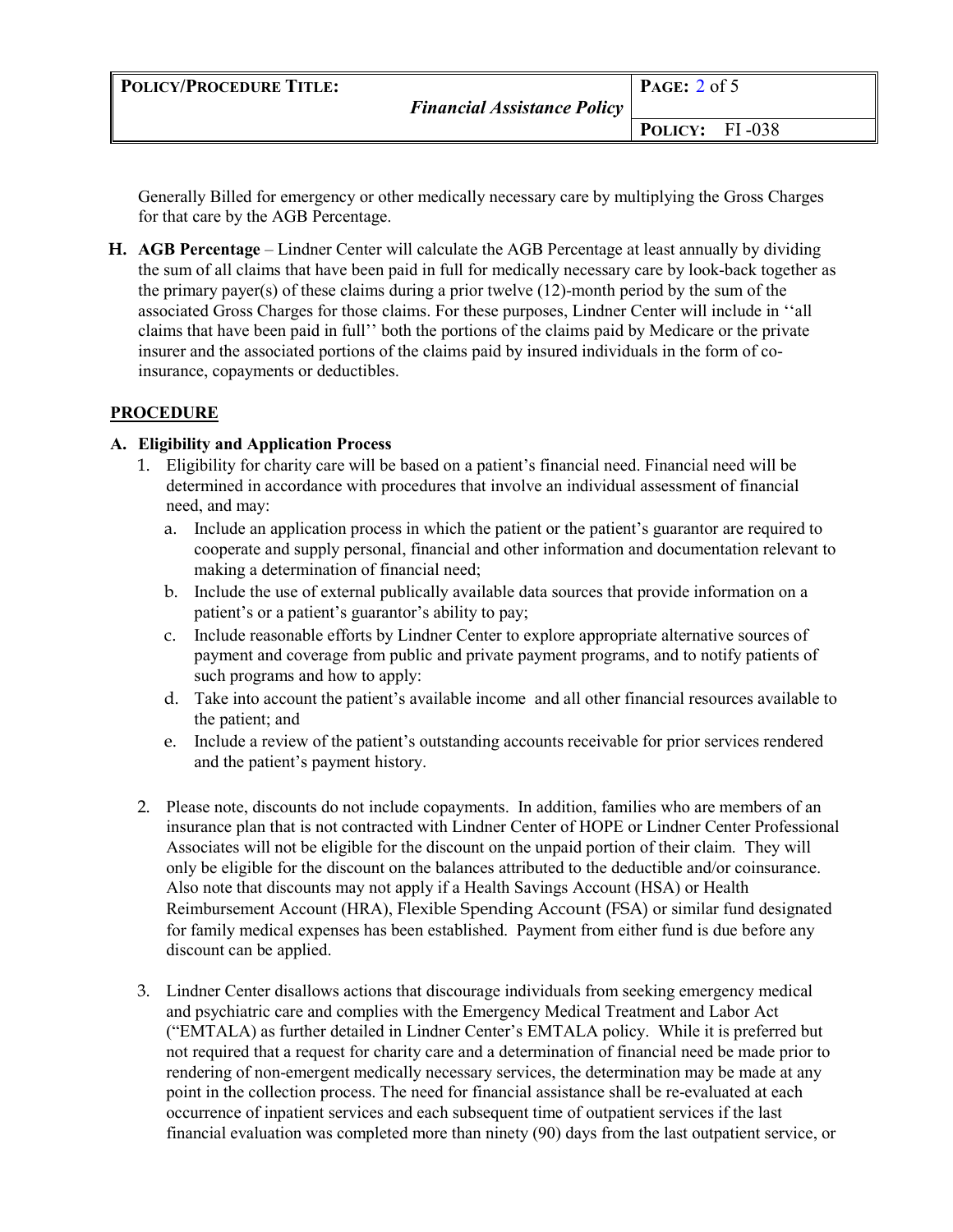| <b>POLICY/PROCEDURE TITLE:</b> | <b>Financial Assistance Policy</b> | PAGE: $3$ of 5        |  |
|--------------------------------|------------------------------------|-----------------------|--|
|                                |                                    | <b>POLICY:</b> FI-038 |  |

at any time that additional information relevant to the eligibility of the patient for charity care becomes known. Lindner Center has adopted the guidelines set forth in Ohio Administrative Code 5160-2-07.17 in defining re-evaluation for financial assistance.

## **B. Determining the Financial Assistance Adjustment**

1. Individuals eligible for financial assistance under this policy, who reside in Ohio, shall not be charged more than the amounts generally billed (AGB) to individuals who have insurance. This value shall be calculated using the "look-back" method based on actual paid claims from April through March. The current AGB for hospital services is 54% and is updated annually. For patients that do not reside in Ohio, but reside in the United States, they will receive a 25% discount on gross charges for medically necessary services.

## **C. Identification of Patients who may be Eligible for Financial Assistance**

- 1. Lindner Center maintains an interdisciplinary team of associates who are trained to help patients and their families with billing, eligibility and payment plans.
- 2. Staffed in the Intake or registration department of the Lindner Center facility are:
	- a. Intake and registration associates who focus on capturing accurate and up to date demographic information (e.g. home address, telephone contact numbers, place of employment) so that telephone assistance with the collections or financial assistance process (after patient discharge) is made easy. Each Intake or Registration associate is knowledgeable of financial assistance programs and can refer interested patients to an inhouse Financial Counselor. Intake and registration associates will request photo ID for proof of identity to protect against identity theft and ensure the application is accurate.
	- b. Financial Counselors who may visit patients and their families on the floors as early in the medical visit as appropriate. By visiting patients while they are in-house, a Financial Counselor can help the patient identify which assistance programs he/she may be eligible for and help start the application process where appropriate. In some cases, the application process can be completed during the patient's stay.
- 3. For general questions, assistance with completing the financial assistance application or to request a free copy of the plain language summary and financial assistance policy, patients may call (513) 536-0224 during normal business hours.

# **D. Basic, Medically Necessary Mental Health Hospital- Level Services**

- 1. Lindner Center provides, without charge "basic, medically necessary hospital-level services" to certain, eligible individuals who are residents of Ohio, are not recipients of the Medicaid program and whose incomes are at or below the federal poverty line, in a manner consistent with OAC Ann. 5101:3-2-07.17.
- 2. Such services will be provided consistent with Ohio's Medicaid hospital benefit coverage.
- 3. A complete application is required prior to determination of eligibility to receive a discount on services.

# **E. Discount Available for Certain Uninsured Patients who are Ineligible for Medicaid**

- 1. To be eligible for this discount, Lindner Center must have determined that:
	- a. the patient satisfies all residency requirements per the state of Ohio Hospital Care Assurance Program (HCAP) guidelines,
	- b. the patient cooperated in supplying all requested information, the patient is uninsured, and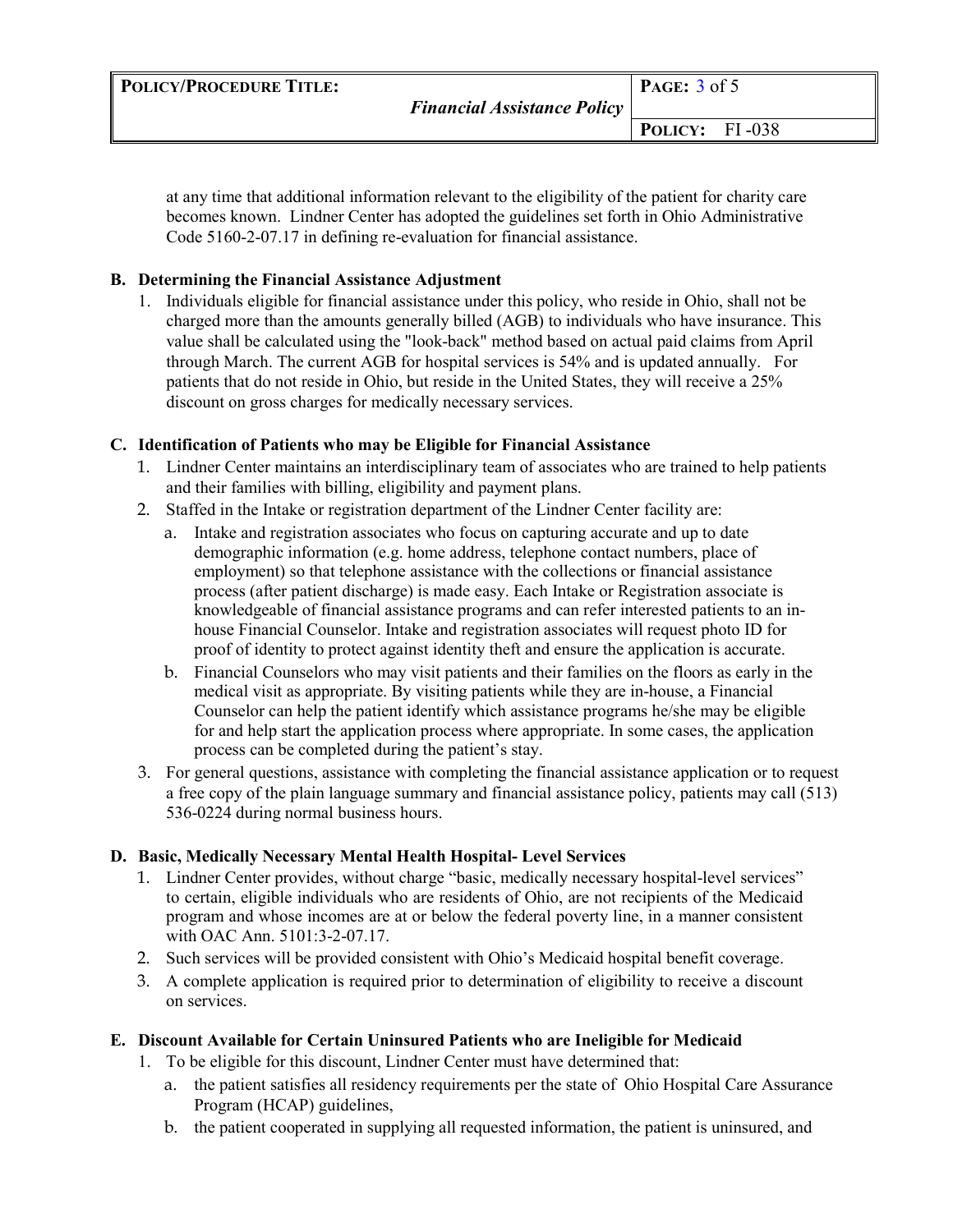- c. the patient does not have other assets that could be used to pay the hospital bill.
- d. In these circumstances, the amount of the discount from the charges will vary depending upon the Federal Poverty Guidelines ("FPG") published yearly by the United States Department of Health and Human Services, in the following manner:

Income Amount of Charges Discounted Income less than or equal to 200% of FPG 100%

### **F. Catastrophic Medical Circumstances**

- 1. Lindner Center provides a charity care discount for patients who have experienced catastrophic medical circumstances and whose medical bills far-exceed their ability to pay ("Catastrophic Circumstances").
	- a. This discount is determined by Lindner Center on a case-by-case basis, without giving exclusive consideration to a patient's income after Lindner Center obtains and/or develops documentation concerning the Catastrophic Circumstances. The following are examples of circumstances that might justify, depending on other circumstances, such a discount after appropriate documentation is provided:
		- 1) the patient is not eligible for any state or federal health insurance program that provides assistance to uninsured or underinsured patients; the patient has no identifiable assets; and the balance on the account exceeds \$20,000 after all thirdparty insurance has been paid on the account;
		- 2) the patient has medical bills and hospital bills, after third party insurance has paid, that exceed 30% of the patient's gross annual income; or
		- 3) the patient's payment of his hospital bill would require liquidation of assets critical to living or would cause undue financial hardship, as determined by Lindner Center, to the patient's family-support system.

## **G. Presumptive Eligibility for Discount**

- 1. Certain circumstances indicate that an uninsured patient should be eligible for a charity care discount even in the absence of complete documentation.
	- a. The following are examples of such circumstances:
		- 1) the patient is homeless and/or has received care for the homeless
		- 2) the patient qualifies for other state or local assistance programs that are unfunded or the patient's eligibility has been dismissed due to a technicality (i.e., Medicaid spend-down). When Lindner Center determines that such circumstances justifying presumptive eligibility exist, Lindner Center provides a 100% discount.

## **H. Unexpected Changes**

- 1. When unforeseen changes occur that impact a patient's ability to pay, Lindner Center may take these circumstances into account in determining the applicability of a charity care discount. For example, if, as a result in a change of circumstance, a patient would now be eligible for a charity care discount (but had previously not been eligible), Lindner Center may retroactively apply the discount up to 180 days from the new date of determination.
- 2. Also, if information is obtained of a positive change in a patient's financial situation, Lindner Center reserves the rights to withdraw a previously approved charity discount and pursue the outstanding balances on the account.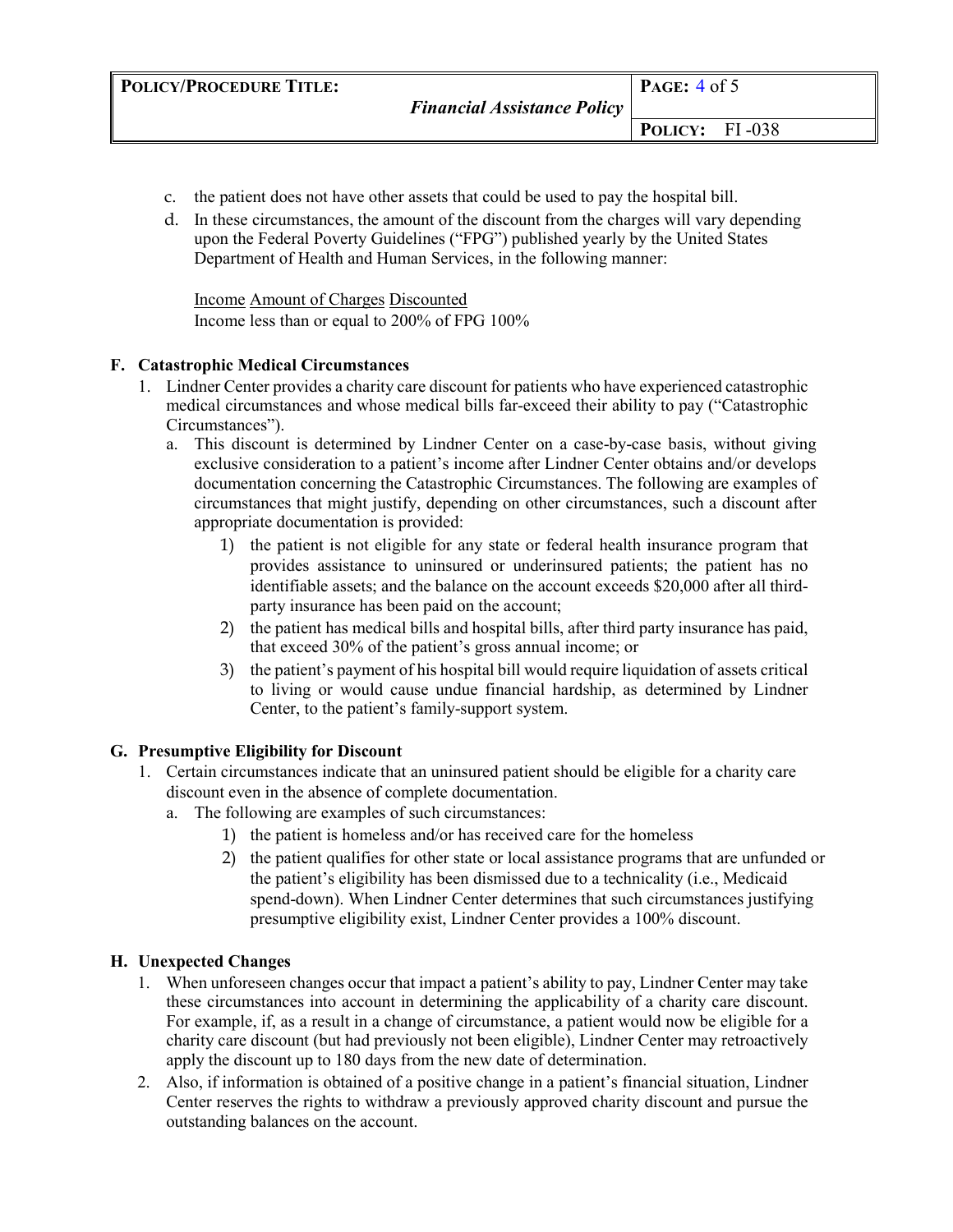| <b>POLICY/PROCEDURE TITLE:</b> | <b>Financial Assistance Policy</b> | PAGE: $5$ of $5$ |  |
|--------------------------------|------------------------------------|------------------|--|
|                                |                                    | POLICY: FI-038   |  |

## **I. Relationship to Billing and Collection Policies**

- 1. Lindner Center subscribes to the principles of Patient Friendly Billing and works to ensure the financial communications and counseling are clear, concise, correct, and considerate of the needs of patients and family members.
- 2. Lindner Center's financial counseling team's goal is to work closely with a patient to identify the appropriate payment plan (if one is required), to resolve the patient's hospital bill.
- 3. Lindner Center will not engage in extraordinary collection actions before it makes a reasonable effort to determine whether a patient is eligible for financial assistance under this policy.
- 4. Collection activity will proceed based on a separate Collection Policy. The Lindner Center Billing & Collection Policy can be viewed and printed free of charge online at [https://lindnercenterofhope.org/wp-content/uploads/2020/12/Collections-and-Bad-Debt-Policy-](https://lindnercenterofhope.org/wp-content/uploads/2020/12/Collections-and-Bad-Debt-Policy-Eff-01012021-rev.pdf)[Eff-01012021-rev.pdf](https://lindnercenterofhope.org/wp-content/uploads/2020/12/Collections-and-Bad-Debt-Policy-Eff-01012021-rev.pdf) .
- **J. Communication of the Charity care and Financial Assistance Policy to Patients and the Community** 
	- 1. Lindner Center is committed to publicizing this policy and the financial assistance programs available within the communities it serves by taking the following steps:
		- a. Posting a copy of this policy along with a downloadable copy of the plain language summary and financial assistance application on the Lindner Center internet website: [https://lindnercenterofhope.org/wp-content/uploads/2021/04/lcoh-plain-language-summary-](https://lindnercenterofhope.org/wp-content/uploads/2021/04/lcoh-plain-language-summary-1_2022.pdf)[1\\_2022.pdf](https://lindnercenterofhope.org/wp-content/uploads/2021/04/lcoh-plain-language-summary-1_2022.pdf) and [https://lindnercenterofhope.org/wp-content/uploads/2021/06/RC008-](https://lindnercenterofhope.org/wp-content/uploads/2021/06/RC008-Financial-Assistance-Application_English-clean-6.7.21.-FSA.pdf) [Financial-Assistance-Application\\_English-clean-6.7.21.-FSA.pdf](https://lindnercenterofhope.org/wp-content/uploads/2021/06/RC008-Financial-Assistance-Application_English-clean-6.7.21.-FSA.pdf)
			- 1) There is no fee or special hardware or software required for downloading a copy the Policy or Financial Assistance Application.
			- 2) The Lindner Center Financial Assistance Policy is translated into Spanish.
		- b. Financial Counselors will provide a copy to any other person who requests it.
		- c. Signs are posted throughout the admission areas within the hospital facility providing details of financial assistance available.
		- d. Patient statements will include a request that the patient is responsible to inform Lindner Center of any available health insurance coverage; and will include a notice of Lindner Center's Financial Assistance policy, a telephone number to request Financial Assistance, and the website address where Financial Assistance documents can be obtained.
		- e. Lindner Center will make information regarding its Policy available to appropriate governmental agencies and nonprofit organizations dealing with public health in Lindner Center's service areas.

## **K. Physicians Covered and Non Covered Under the Charity Care and Financial Assistance Policy**

1. Most services provided by physicians at a Lindner Center facilities are covered by the Lindner Center Financial Assistance Policy, as described above. The discount for physician services calculated under the AGB guidelines is 40% for patients that reside in Ohio. For patients that reside in a State other than Ohio, Lindner Center provides a 25% discount on medically necessary care. Physicians working at a Lindner Center facility who are not covered under the FAP are identified in a separate document online at [https://lindnercenterofhope.org/wp-content/uploads/2022/01/Lindner-Center-of-HOPE-](https://lindnercenterofhope.org/wp-content/uploads/2022/01/Lindner-Center-of-HOPE-Financial-Assistance-Policy-Covered-Providers-1_22-rev.pdf)[Financial-Assistance-Policy-Covered-Providers-1\\_22-rev.pdf](https://lindnercenterofhope.org/wp-content/uploads/2022/01/Lindner-Center-of-HOPE-Financial-Assistance-Policy-Covered-Providers-1_22-rev.pdf)[.](http://uchealth.com/financial/financial-assistance/)